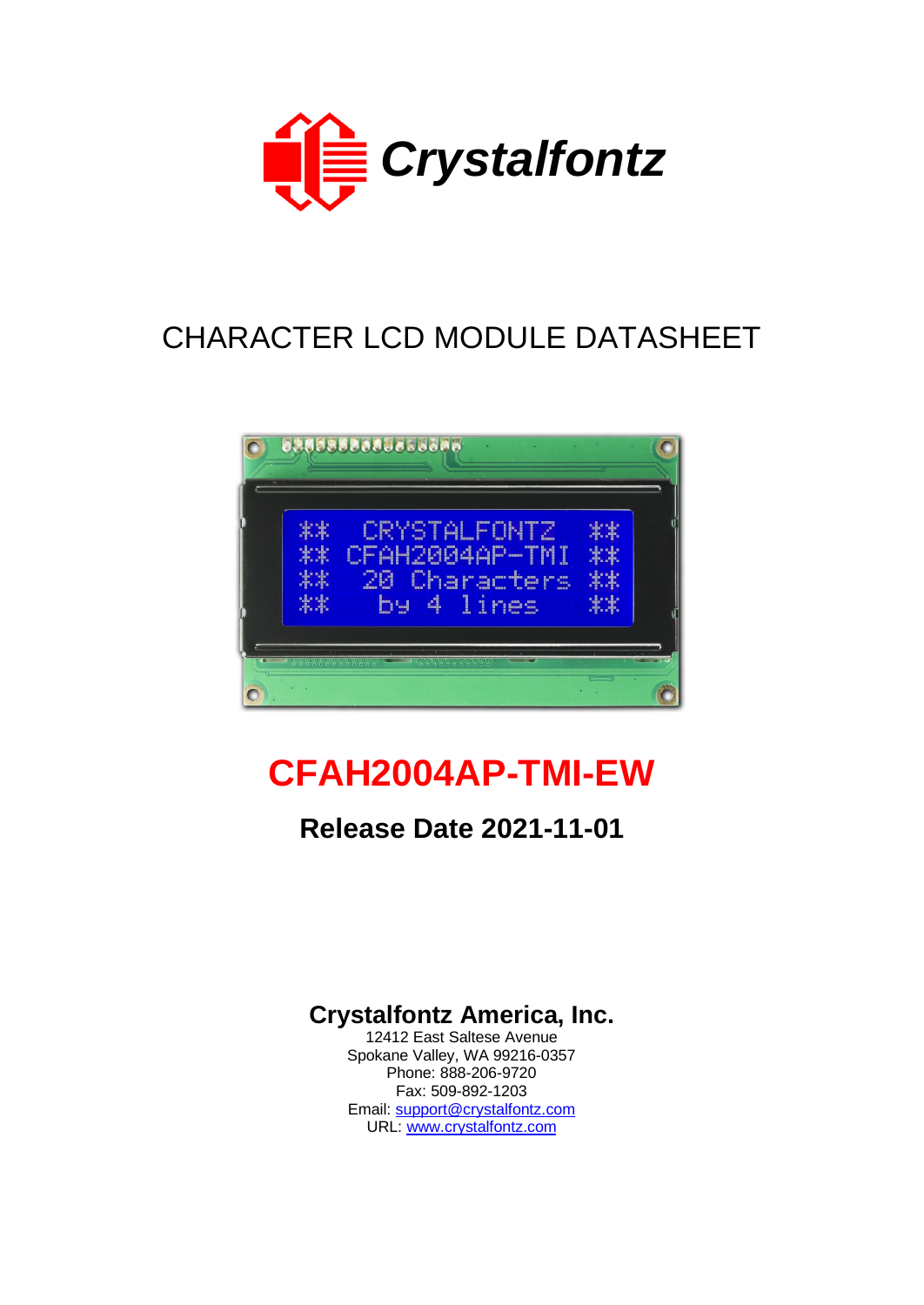

## **CONTENTS**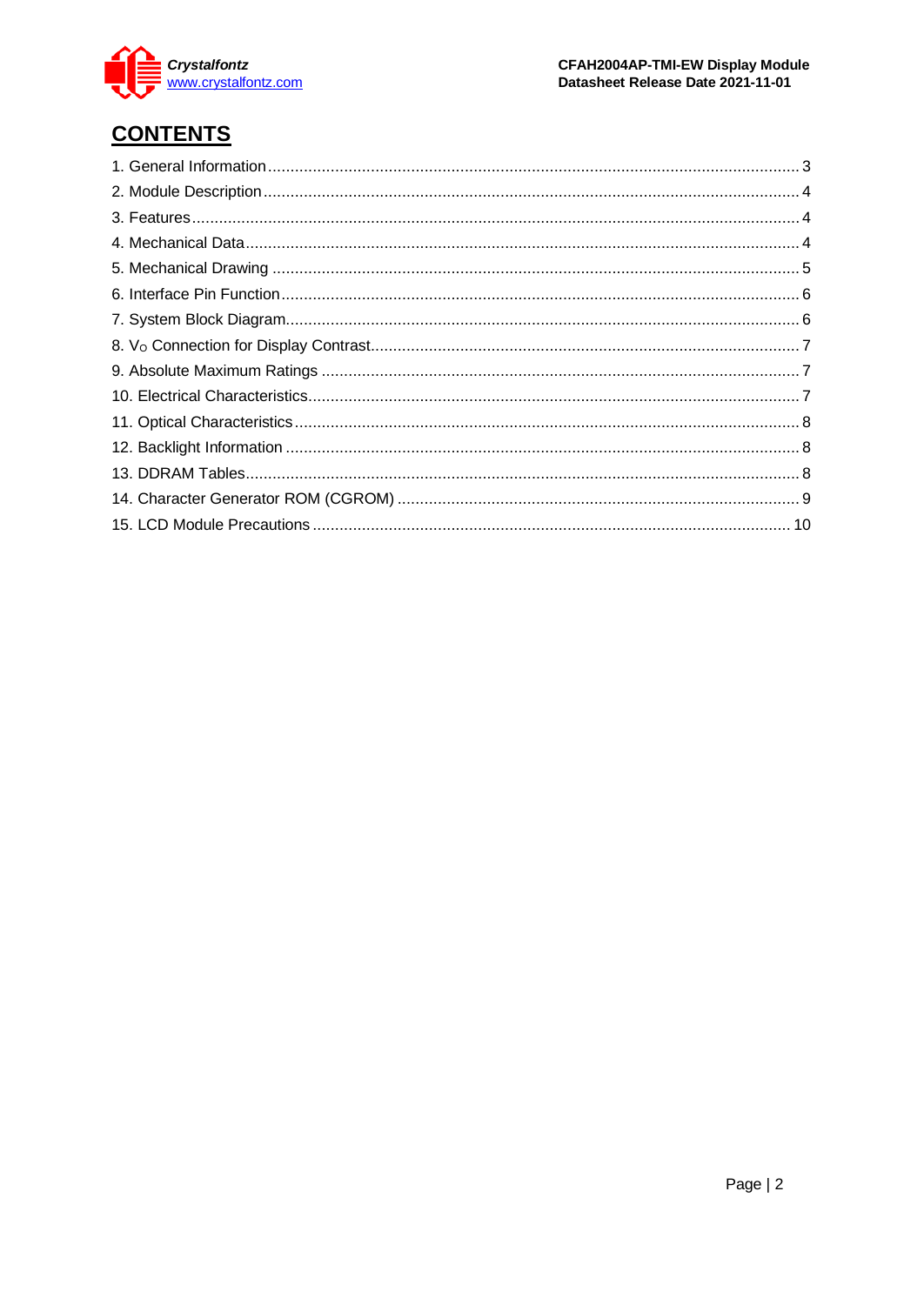

## <span id="page-2-0"></span>**1. General Information**

#### **Datasheet Revision History**

Datasheet Release: **2021-11-01**

Datasheet for the CFAH2004AP-TMI-EW character LCD graphic display module.

#### **Product Change Notifications**

You can check for or subscribe to [Part Change Notices](https://www.crystalfontz.com/news/pcn.php) for this display module on our website.

#### **Variations**

Slight variations between lots are normal (e.g., contrast, color, or intensity).

#### **Volatility**

This display module has volatile memory.

#### **Disclaimer**

Certain applications using Crystalfontz America, Inc. products may involve potential risks of death, personal injury, or severe property or environmental damage ("Critical Applications"). CRYSTALFONTZ AMERICA, INC. PRODUCTS ARE NOT DESIGNED, INTENDED, AUTHORIZED, OR WARRANTED TO BE SUITABLE FOR USE IN LIFE-SUPPORT APPLICATIONS, DEVICES OR SYSTEMS OR OTHER CRITICAL APPLICATIONS. Inclusion of Crystalfontz America, Inc. products in such applications is understood to be fully at the risk of the customer. In order to minimize risks associated with customer applications, adequate design and operating safeguards should be provided by the customer to minimize inherent or procedural hazard. Please contact us if you have any questions concerning potential risk applications.

Crystalfontz America, Inc. assumes no liability for applications assistance, customer product design, software performance, or infringements of patents or services described herein. Nor does Crystalfontz America, Inc. warrant or represent that any license, either express or implied, is granted under any patent right, copyright, or other intellectual property right of Crystalfontz America, Inc. covering or relating to any combination, machine, or process in which our products or services might be or are used.

All specifications in datasheets on our website are, to the best of our knowledge, accurate but not guaranteed. Corrections to specifications are made as any inaccuracies are discovered.

Company and product names mentioned in this publication are trademarks or registered trademarks of their respective owners.

Copyright © 2021 by Crystalfontz America, Inc.,12412 East Saltese Avenue, Spokane Valley, WA 99216 U.S.A.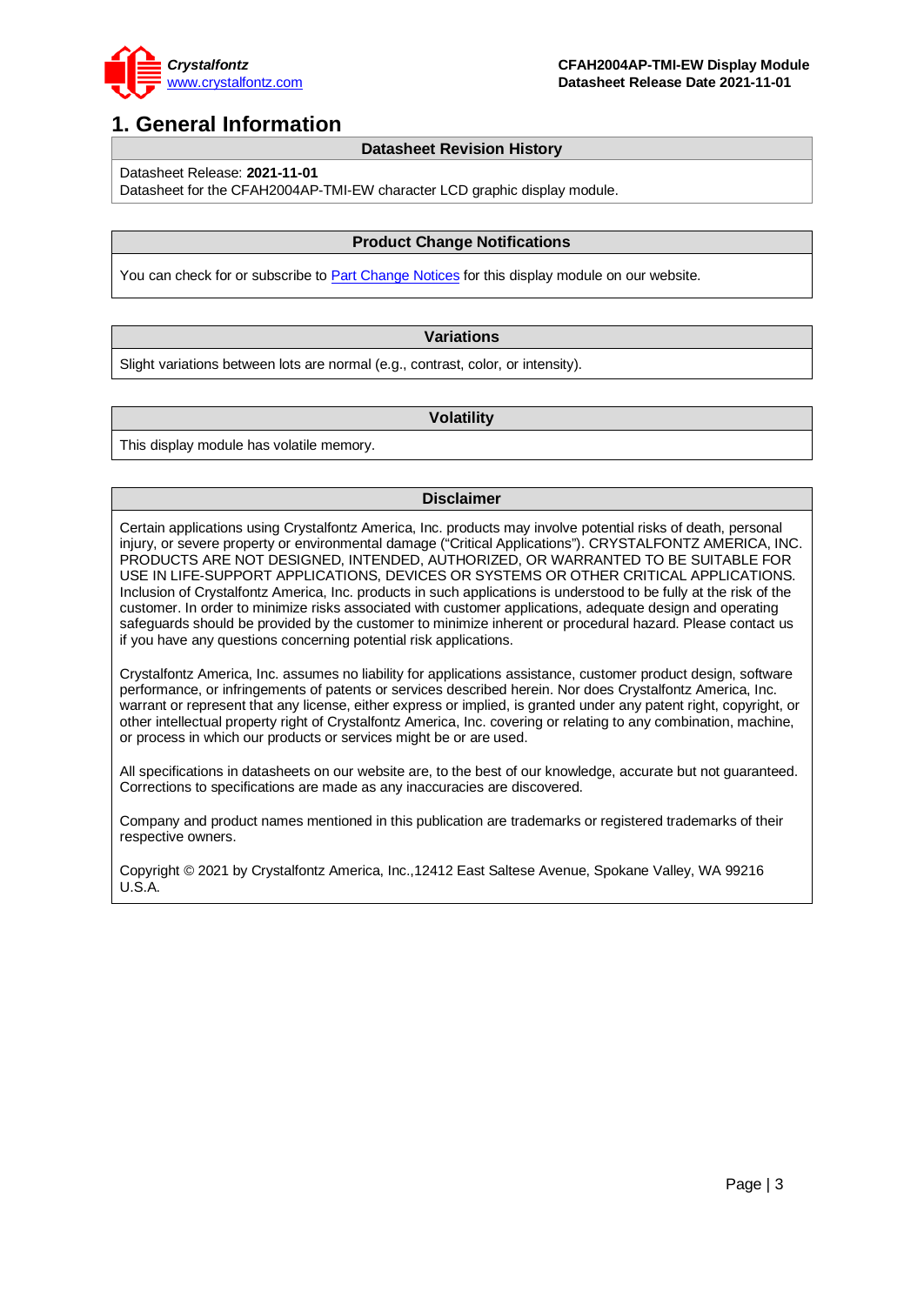

## <span id="page-3-0"></span>**2. Module Description**

This is a 20 character by 4-lines LCD graphic display module with a white LED backlight. This display has a built-in RockWorks RW1063 controller.

Please see [RockWorks RW1063 LCD Controller Datasheet](https://www.crystalfontz.com/controllers/RockWorks/RW1063-0B-002/) for further reference.

#### <span id="page-3-1"></span>**3. Features**

- 20\*4 Dot Matrix
- Built-in Controller: RW1063 (or equivalent)
- STN Negative, Blue, Transmissive
- +5V Power Supply
- Viewing Direction: 6 o'clock
- 1/16 Duty Cycle
- Interface: SPI

### <span id="page-3-2"></span>**4. Mechanical Data**

| <b>Item</b>              | <b>Specification</b><br>(mm)   | <b>Specification</b><br>(inch, reference) |
|--------------------------|--------------------------------|-------------------------------------------|
| Overall Width and Height | 98.0 (W) x 60.0 (H) x 13.6 (D) | 3.858 (W) x 2.362 (H) x 0.535 (D)         |
| Viewing Area             | 77.0 (W) x 25.2 (H)            | 3.032 (W) $\times$ 0.992 (H)              |
| Active Area              | 70.4 (W) x 20.8 (H)            | $2.772$ (W) x 0.819 (H)                   |
| <b>Character Size</b>    | 2.95 (W) x 4.75 (H)            | $0.116$ (W) x 0.187 (H)                   |
| <b>Character Pitch</b>   | $3.35$ (W) x 5.35 (H)          | $0.132$ (W) x $0.211$ (H)                 |
| Dot Size                 | $0.55$ (W) x $0.55$ (H)        | $0.022$ (W) x $0.022$ (H)                 |
| Dot Pitch                | $0.60$ (W) $\times$ 0.60 (H)   | $0.024$ (W) x $0.024$ (H)                 |
| Weight (Typical)         | 73.3 grams                     | 2.59 ounces                               |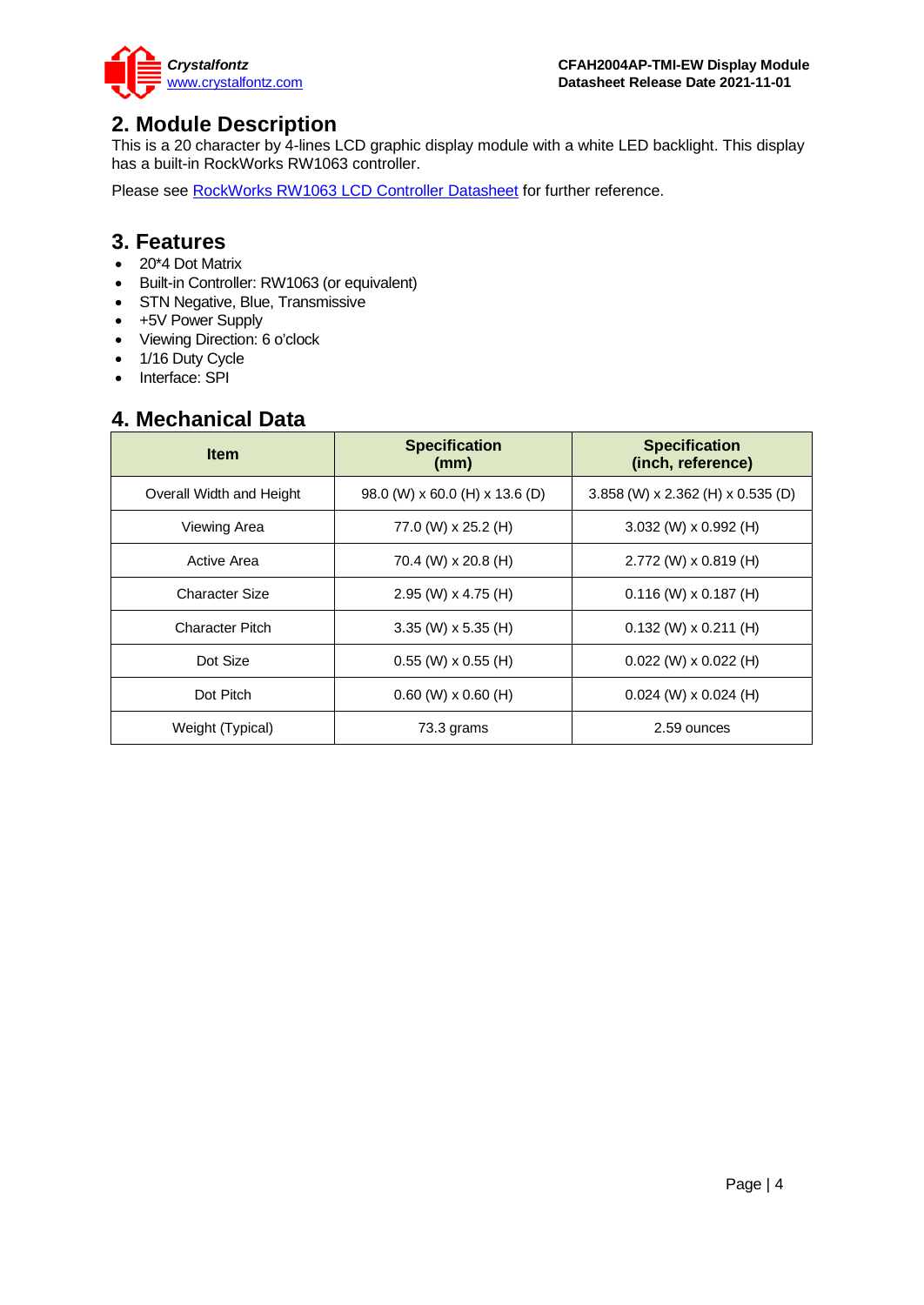

## **5. Mechanical Drawing**

<span id="page-4-0"></span>

Page | 5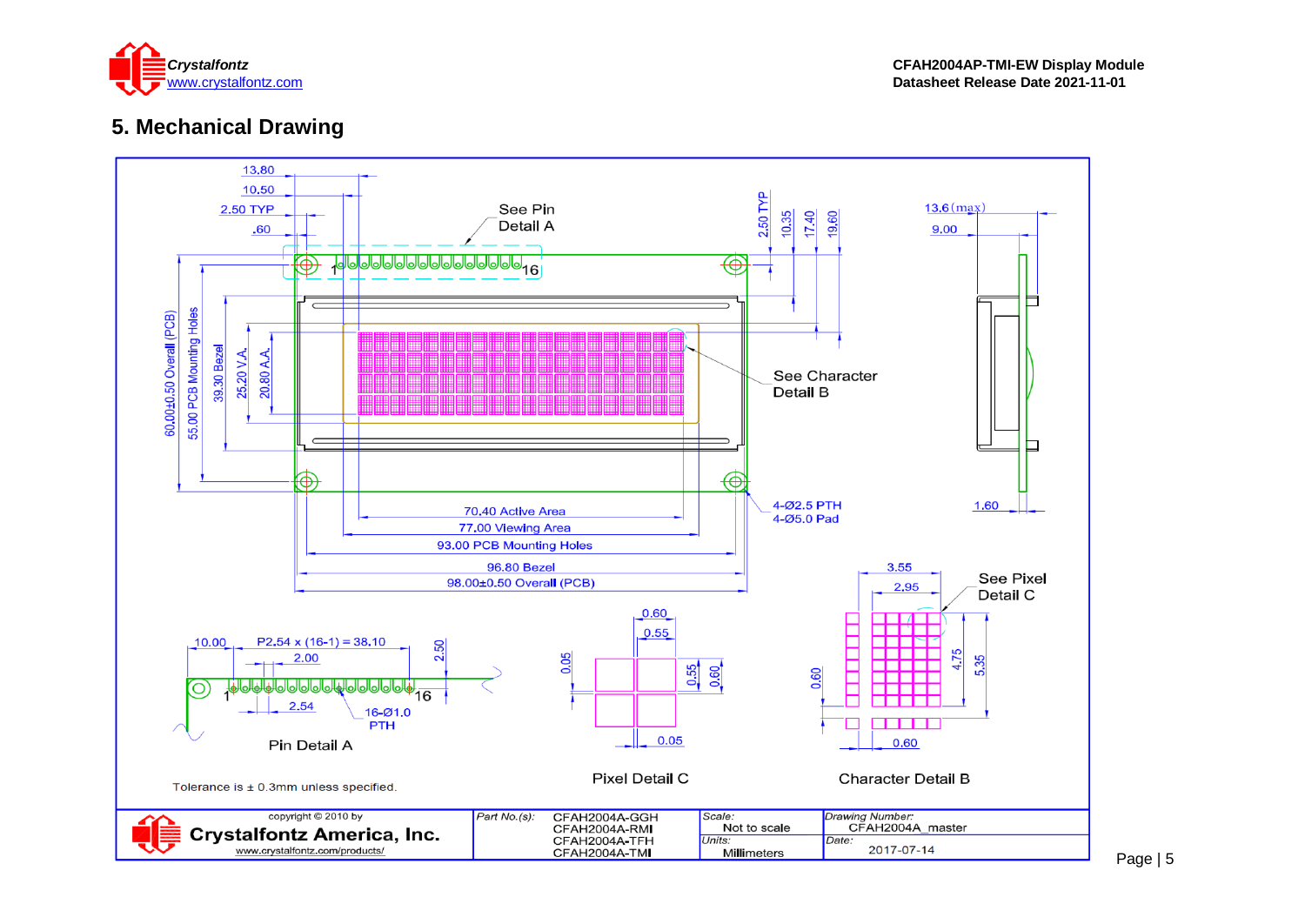

## <span id="page-5-0"></span>**6. Interface Pin Function**

| Pin No.        | <b>Symbol</b> | Level                    | <b>Function</b>                                                                                                                                           |
|----------------|---------------|--------------------------|-----------------------------------------------------------------------------------------------------------------------------------------------------------|
| 1              | $V_{SS}$      | 0v                       | Ground                                                                                                                                                    |
| $\mathfrak{p}$ | $V_{DD}$      | 5.0 <sub>v</sub>         | Power Supply pin for Logic                                                                                                                                |
| 3              | $V_{\rm O}$   | (variable)               | Supply Voltage for LCD                                                                                                                                    |
| 4              | <b>RS</b>     | H/L                      | In bus mode, used as register selection input.<br>When RS = "High", Data register is selected.<br>When RS = "Low", Instruction register is selected.      |
| 5              | <b>NC</b>     |                          | No Connection                                                                                                                                             |
| 6              | <b>NC</b>     |                          | No Connection                                                                                                                                             |
| $\overline{7}$ | <b>NC</b>     |                          | No Connection                                                                                                                                             |
| 8              | <b>NC</b>     |                          | No Connection                                                                                                                                             |
| 9              | NC.           | $\overline{\phantom{a}}$ | No Connection                                                                                                                                             |
| 10             | <b>NC</b>     |                          | No Connection                                                                                                                                             |
| 11             | <b>NC</b>     |                          | No Connection                                                                                                                                             |
| 12             | <b>CSB</b>    | H/L                      | In 4-SPI serial mode, this pin is used as Chip Selection input.<br>When selected, CSB = "Low"<br>When not selected, $CSB = "High"$<br>(Low access enable) |
| 13             | <b>SCLK</b>   | H/L                      | Serial Clock Input                                                                                                                                        |
| 14             | <b>SID</b>    | H/L                      | Serial Data Input                                                                                                                                         |
| 15             | A             |                          | Power Supply for Backlight (+)                                                                                                                            |
| 16             | K             |                          | Power Supply for Backlight (-)                                                                                                                            |

## <span id="page-5-1"></span>**7. System Block Diagram**

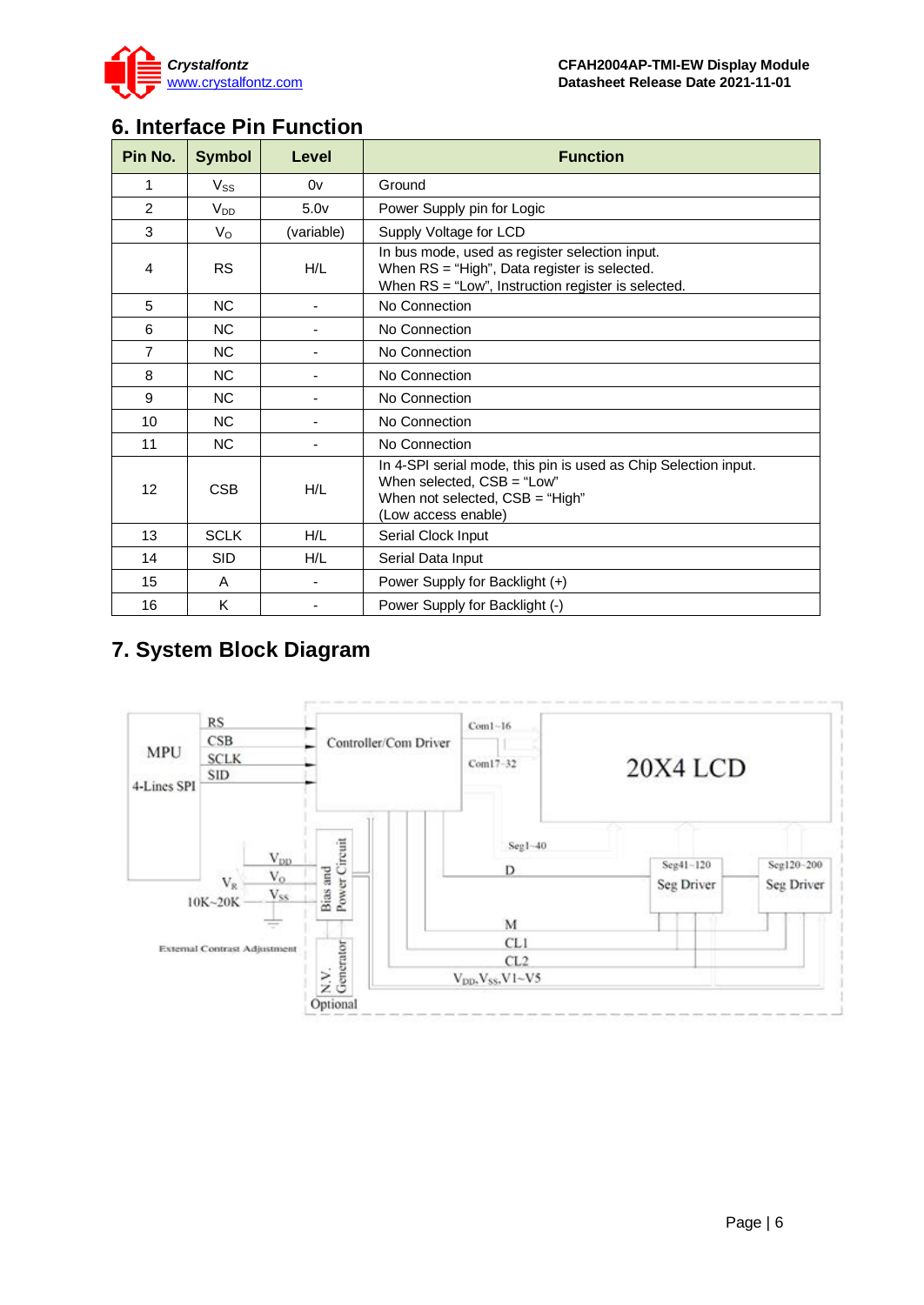

## <span id="page-6-0"></span>8. **V<sub>o</sub> Connection for Display Contrast**

Crystalfontz recommends allowing field adjustment of  $V<sub>O</sub>$  for all designs. The optimal value of  $V<sub>O</sub>$ varies with temperature, variations in V<sub>DD</sub>, and viewing angle. V<sub>o</sub> will also vary module-to-module and batch-to-batch due to normal manufacturing variations. If exposing adjustments to  $V<sub>o</sub>$  is not possible, Crystalfontz recommends enabling adjustment of  $V<sub>O</sub>$  as part of a product's final test.

Although a potentiometer is shown as a typical connection,  $V<sub>O</sub>$  can be driven by a microcontroller, using either a DAC or a filtered PWM. Displays that require Vo to be negative may require a level shifting circuit.

Start with an initial value of  $V_0 = +1v$  (V<sub>LCD</sub> = +4v), and adjust from there.



## <span id="page-6-1"></span>**9. Absolute Maximum Ratings**

| <b>Parameter</b>             | <b>Symbol</b>                    | <b>Min</b>    | <b>Max</b>    | Unit | <b>Notes</b>             |
|------------------------------|----------------------------------|---------------|---------------|------|--------------------------|
| Supply Voltage for Logic     | V <sub>DD</sub> -V <sub>SS</sub> | $-0.3$        | 5.5           |      | (1)(2)                   |
| Supply Voltage for LCD       | $V_{DD}$ - $V_{O}$               | $V_{SS}$ -0.3 | $V_{SS}$ +7.0 |      | (1)(2)                   |
| Input Voltage                | V <sub>IN</sub>                  | $-0.3$        | $V_{DD}$ +0.3 |      | $\overline{\phantom{0}}$ |
| <b>Operating Temperature</b> | $\mathsf{T}_{\mathsf{OP}}$       | $-20$         | $+70$         | °C   | ۰.                       |
| Storage Temperature          | l stg                            | -30           | $+80$         | °C   | $\overline{\phantom{0}}$ |

*Notes:*

*(1) These are stress ratings only. Extended exposure to the absolute maximum ratings listed above may affect device reliability or cause permanent damage.* 

*(2) Functional operation should be restricted to the limits in the Electrical Characteristics table below.*

| <b>Item</b>              | <b>Symbol</b>       | <b>Condition</b>         | <b>Min</b>               | <b>Typ</b>               | <b>Max</b> | <b>Unit</b> |
|--------------------------|---------------------|--------------------------|--------------------------|--------------------------|------------|-------------|
| Supply Voltage for Logic | $V_{DD}$ - $V_{SS}$ |                          | 4.5                      | 5.0                      | 5.5        | V           |
|                          |                     | Ta= -20°C                | $\overline{\phantom{0}}$ | $\overline{\phantom{a}}$ | 5.3        |             |
| Supply Voltage for LCD   | $V_{DD}$ - $V_{O}$  | Ta= 25°C                 | 4.4                      | 4.5                      | 4.6        |             |
|                          |                     | Ta= $70^{\circ}$ C       | 3.8                      | $\overline{\phantom{a}}$ |            |             |
| High-level Input         | V <sub>IH</sub>     | $\overline{\phantom{0}}$ | 2.5                      | $\overline{\phantom{a}}$ | $V_{DD}$   | V           |
| Low-level Input          | VIL                 |                          | $-0.3$                   |                          | 0.55       | $\vee$      |
| High-level Output        | V <sub>OH</sub>     |                          | 3.9                      | $\overline{\phantom{a}}$ | $V_{DD}$   | V           |
| Low-level Output         | $V_{OL}$            |                          | $\overline{\phantom{a}}$ | $\overline{\phantom{0}}$ | 0.4        | V           |
| <b>Supply Current</b>    | loo                 | $V_{DD} = 5.0V$          | 1.0                      | 1.2                      | 1.5        | mA          |

## <span id="page-6-2"></span>**10. Electrical Characteristics**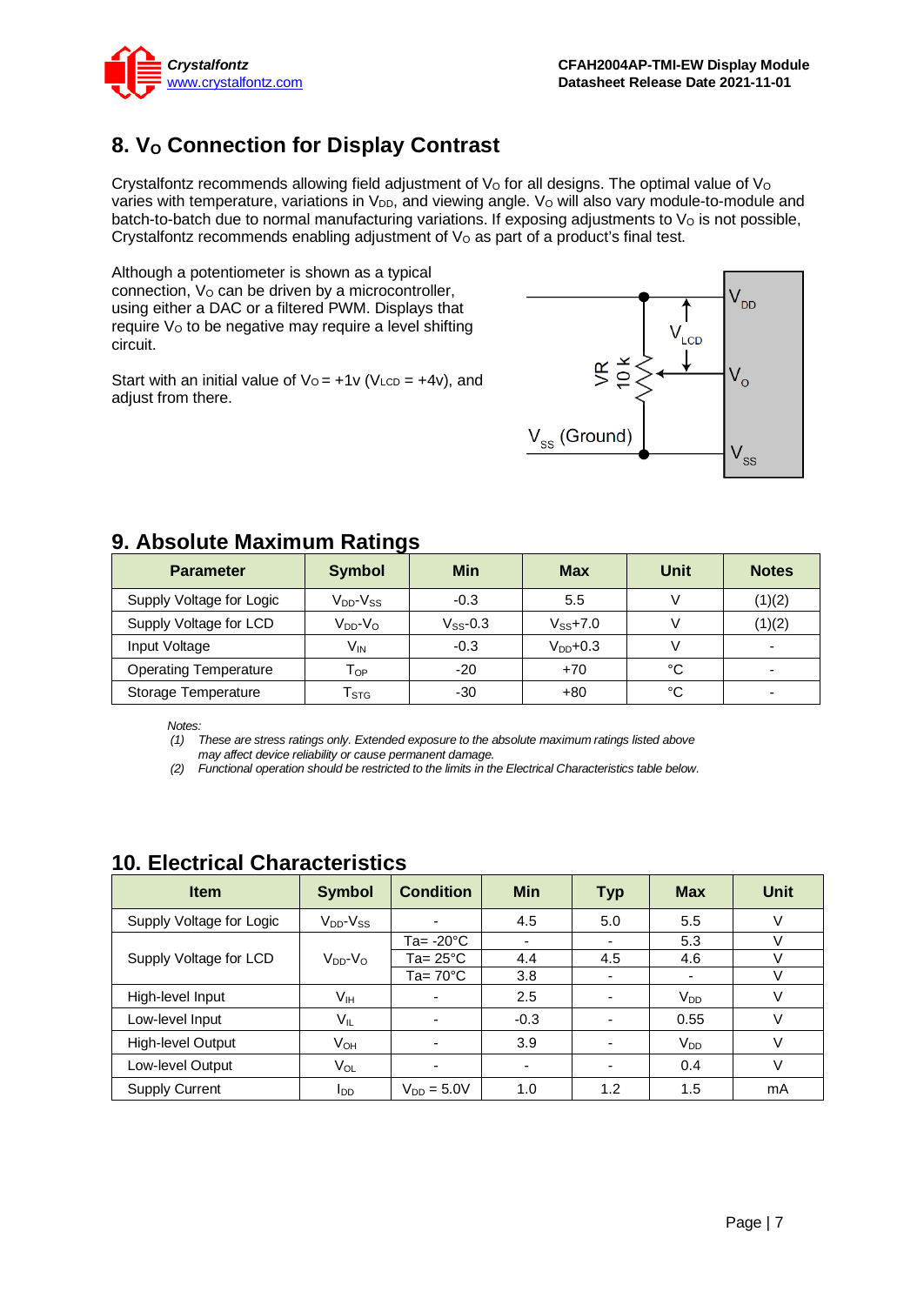

## <span id="page-7-0"></span>**11. Optical Characteristics**

| <b>Item</b>           | <b>Symbol</b> | <b>Condition</b>         | Min                      | <b>Typ</b> | <b>Max</b> | Unit                 |
|-----------------------|---------------|--------------------------|--------------------------|------------|------------|----------------------|
|                       | θ             | CR <sub>2</sub>          |                          |            | 20         | $\phi = 180^\circ$   |
|                       | θ             | CR <sub>2</sub>          |                          |            | 40         | $\phi = 0^{\circ}$   |
| View Angle            | θ             | CR <sub>2</sub>          |                          |            | 30         | $\phi = 90^{\circ}$  |
|                       | θ             | CR <sub>2</sub>          |                          |            | 30         | $\phi = 270^{\circ}$ |
| <b>Contrast Ratio</b> | СR            | $\overline{\phantom{0}}$ | $\overline{\phantom{0}}$ | 3          |            | -                    |
|                       | T rise        | $\overline{\phantom{0}}$ | ۰                        | 150        | 200        | ms                   |
| Response Time         | T fall        | $\overline{\phantom{0}}$ |                          | 150        | 200        | ms                   |

## <span id="page-7-1"></span>**12. Backlight Information**

| <b>Parameter</b>           | <b>Symbol</b>    | <b>Condition</b>                        | <b>Min</b>               | <b>Typ</b>     | <b>Max</b> | Unit              | <b>Notes</b>             |
|----------------------------|------------------|-----------------------------------------|--------------------------|----------------|------------|-------------------|--------------------------|
| <b>Supply Current</b>      | I <sub>LED</sub> | $V = 3.5v$                              | 15                       | 48             | 60         | mA                | (1)(2)                   |
| Supply Voltage             | V                |                                         | 3.4                      | 3.5            | 3.6        | V                 |                          |
| Reverse Voltage            | $V_{R}$          | $\overline{\phantom{a}}$                | $\overline{\phantom{a}}$ | $\blacksquare$ | 5          | V                 | $\overline{\phantom{a}}$ |
| Luminance<br>(without LCD) | $I_{\rm V}$      | $IIFD=48mA$                             | 448                      | 560            |            | cd/m <sup>2</sup> |                          |
| <b>LED Lifetime</b>        | $\blacksquare$   | $I_{LED} = 48mA$<br>25°C, 50-<br>60% RH | $\blacksquare$           | 50K            | ۰          | Hrs.              | (1)(2)                   |
| Color                      | White            |                                         |                          |                |            |                   |                          |

*Notes:* 

*(1) Supply current minimum value is only for reference since the LED brightness efficiency keeps enhancing. Current consumption becomes less and less to achieve the same luminance.* 

*(2) Lifetime is defined as the amount of time when the luminance has decayed to <50% of the initial value (50K hours is an estimate for reference only).*

### <span id="page-7-2"></span>**13. DDRAM Tables**

Please see **RockWorks RW1063 LCD Controller Datasheet** for further reference.

#### 13.1. Display Position DDRAM Address

The following table shows the relationship between the controller's addresses and the corresponding character location on the module

|                      |    |    |    |    |    |    |    |    | 9              | 10 |    |    | 13 | 14 |    | 16 |    |    | 19 |     |
|----------------------|----|----|----|----|----|----|----|----|----------------|----|----|----|----|----|----|----|----|----|----|-----|
| <b>DDRAM Address</b> | 00 | 01 | 02 | 03 | 04 | 05 | 06 | 07 | 08             | 09 | 0A | 0B | 0C | 0D | 0E | 0F | 10 |    |    | 13  |
| <b>DDRAM Address</b> | 40 | 41 |    | 43 | 44 | 45 | 46 | 47 | 48             | 49 | 4A | 4B | 4C | 4D | 4E | 4F | 50 |    | 52 | 53  |
| <b>DDRAM Address</b> | 14 |    | 16 |    | 18 | 19 | 1A | 1B | 1 <sup>C</sup> | 1D | 1E | 1F | 20 | 21 | つつ | 23 | 24 |    | 26 | ר ר |
| <b>DDRAM Address</b> | 54 | 55 |    |    | 58 | 59 | 5A | 5B | 5C             | 5D | 5E | 5F | 60 | 61 | 62 | 63 | 64 | 65 | 66 | 67  |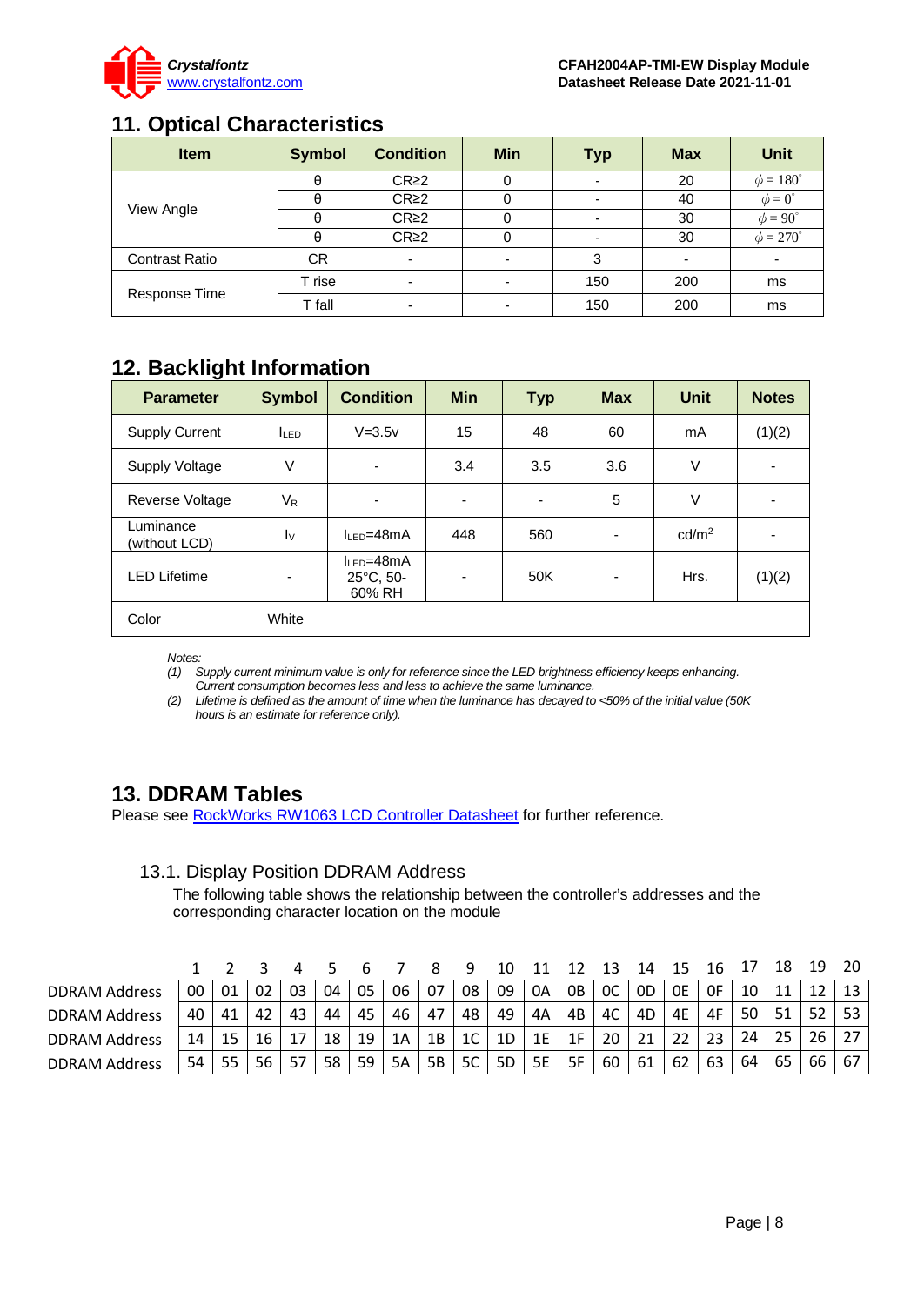

## <span id="page-8-0"></span>**14. Character Generator ROM (CGROM)**

| $b7 - 4$<br>Ь3~О |                   | 0000l0001 |         | 00100011 | 0100    |                     | 0101l0110        | 0111 | 1000       | 1001     | 1010           | 1011       | 1100    | 1101    | 1110          | 1111  |
|------------------|-------------------|-----------|---------|----------|---------|---------------------|------------------|------|------------|----------|----------------|------------|---------|---------|---------------|-------|
| 0000RAM          | CG<br>[00]        | İ         |         | U        | Щ       |                     |                  | P    | ×          | Ė.       | á              |            | ŝ       | B.      | Ď             | I.    |
| 0001             | CG<br>RAM<br>[01] | ≣         |         | 1        | p.      | U                   | ä                | o,   | ××<br>W    | ä.       | ä,             |            |         | Ť       | y             | ₿     |
| 0010             | CG<br>RAM<br>[02] | m<br>ē    | π       | m<br>J.  | ь       |                     | Ь                | ř.   | é          | Æ        | ä              | P.         | ω       | ē       | ×<br>ô        | l     |
| 0011             | CG<br>RAM<br>[03] | A         | ₩       | J        | ш       | g                   | <b>Side</b><br>w | s    | 9          | Ā        | $\bullet$<br>Щ |            | p       | 9       | E             | ψ     |
| 0100 RAM         | CG<br>[04]        | ¥         | \$,     | 4        | ø       | ш<br>j              | d                | t    | ð          | ä        | ¢              |            | ÷       |         | m<br>Ľ,<br>38 | Ü,    |
| 0101             | CG<br>RAM<br>[05] |           | 翢<br>÷. | 蕨<br>48  | ÷<br>L, |                     | e                | U    | ā          | ē        | £              | U,<br>20   | m<br>s. | 4       | Ĭ.            | Ŧ     |
| 0110             | CG<br>RAM<br>1061 | F         | ß.      | 6        | ш.      | U                   | T                | Ø    | ā          | m<br>g)  | Ŧ              | i.         | J.      | θ       | B             | ij.   |
| 0111             | СG<br>RAM<br>[07] |           | ņ.      | ï        | U       | 鞹                   | S                | Ų    | gan a<br>鰈 | bЩ<br>ψä | i,             |            | ÷       | \$      | ł,            | -41   |
| 1000             | СG<br>RAM<br>1001 |           | 每       | 8        |         |                     | ă                | ×    | ē          | U        | ۲              | ₩          | ÷       | m<br>ä. | K             | R     |
| 1001             | СG<br>RAM<br>[01] |           | j       | C,<br>æ  | I       | ľ                   | I                | W    | ē          | Ö        | Ĭ              | Ľ          |         | Π       | ä.            | 숵     |
| 1010             | CG<br>RAM<br>[02] | ×<br>ш    | ķ.      | 猟<br>w.  | U       | X                   | ö                | Z    | ē          | Ш        | g              | Þ,<br>anis |         | I       | E.            | F     |
| 1011             | CG<br>RAM<br>[03] |           | ÷       | ж<br>b,  | k,      |                     | K                | ł,   | 馬馬<br>I    | æ<br>m   | ē              | ä          |         |         | H             | ij    |
| 1100             | CG<br>RAM<br>[04] | æ         | ö,      | 唧        | istore. | $\ddot{\textbf{a}}$ |                  |      | I          | m        | õ              | Þ,         | فتبو    | ŧ       | 跚             |       |
| 1101             | CG<br>RAM<br>[05] | Ĥ.        | m       | ₩        | H       | <br>J               | m                | J    | ä.         | <br>≝    | æ<br>ö         | ė          | 簅       | Ψ       | π             | m     |
| 1110             | CG<br>RAM<br>[06] | F.        | W.      | Π        | U       | w.                  | r.               | Г.   | Ä,         | -<br>s   | ø              |            | W       | H.      | D             | B     |
| 1111             | CG<br>RAM<br>[07] | E         |         | ल्ला     |         | mana a              | O                | A    | Â          |          | ÿ.             |            | Ø       | Ü.      | Ü             | <br>M |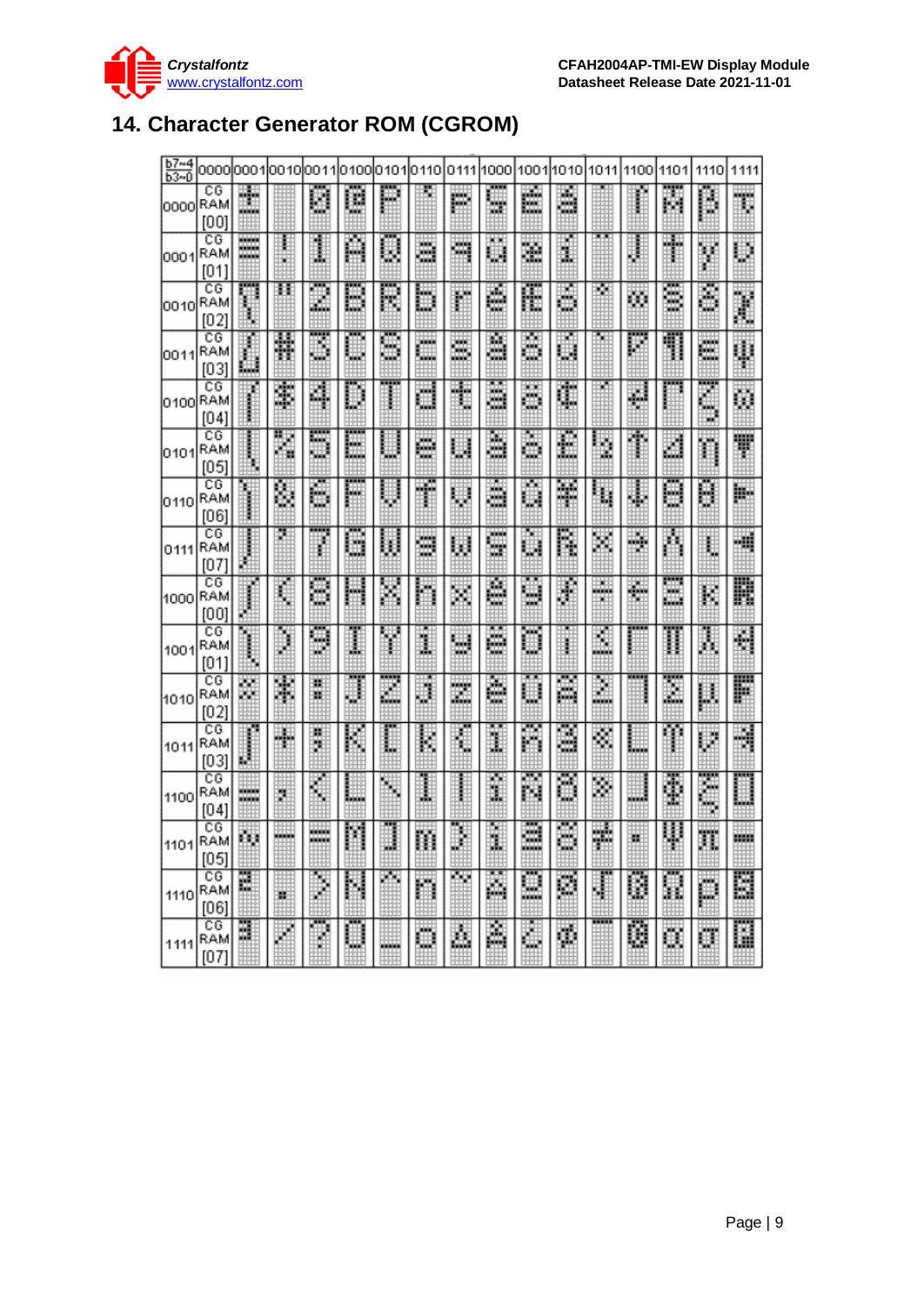

## <span id="page-9-0"></span>**15. LCD Module Precautions**

The precautions below should be followed when using LCD modules to help ensure personal safety, module performance, and compliance of environmental regulations.

#### 15.1. Modules

- Avoid applying excessive shocks to module or making any alterations or modifications to it.
- Do not make extra holes on the printed circuit board, modify its shape or change the components of LCD display module.
- Do not disassemble the LCD display module.
- Do not operate the LCD display module above the absolute maximum rating.
- Do not drop, bend or twist the LCD display module.
- Soldering: only to the I/O terminals.
- Store in an anti-static electricity container and clean environment.
- It is common to use the "screen saver" to extend the lifetime of the LCD display module.
	- o Do not use the fixed information for long periods of time in real application.
	- o Do not use fixed information in LCD panel for long periods of time to extend "screen burn" effect time.
- Crystalfontz has the right to change the passive components, including R2 and R3 adjust resistors. (Resistors, capacitors and other passive components will have different appearance and color caused by the different supplier.)
- Crystalfontz have the right to change the PCB Rev. (In order to satisfy the supplying stability, management optimization and the best product performance, etc., under the premise of not affecting the electrical characteristics and external dimensions, Crystalfontz has the right to modify the version.).

#### 15.2. Handling Precautions

- Since the display panel is made of glass, do not apply mechanical impacts such as dropping from a high position.
- If the display panel is accidently broken, and the internal organic substance leaks out, be careful not to inhale or touch the organic substance.
- If pressure is applied to the display surface or its neighborhood of the LCD display module, the cell structure may be damaged, so be careful not to apply pressure to these sections.
- The polarizer covering the surface of the LCD display module is soft and can be easily scratched. Please be careful when handling the LCD display module.
- Clean the surface of the polarizer covering the LCD display module if it becomes soiled using following adhesion tape.
	- o Scotch Mending Tape No. 810 or an equivalent
	- o Never breathe the soiled surface or wipe the surface using a cloth containing solvent such as ethyl alcohol, since the surface of the polarizer will become cloudy.
	- o The following liquids/solvents may spoil the polarizer:
		- **Water**
		- **Ketone**
		- Aromatic Solvents
- Hold the LCD display module very carefully when placing the LCD display module into the system housing.
- Do not apply excessive stress or pressure to the LCD display module. And, do not over bend the film with electrode pattern layouts. These stresses will influence the display performance. Also, be sure to secure the sufficient rigidity for the outer cases.

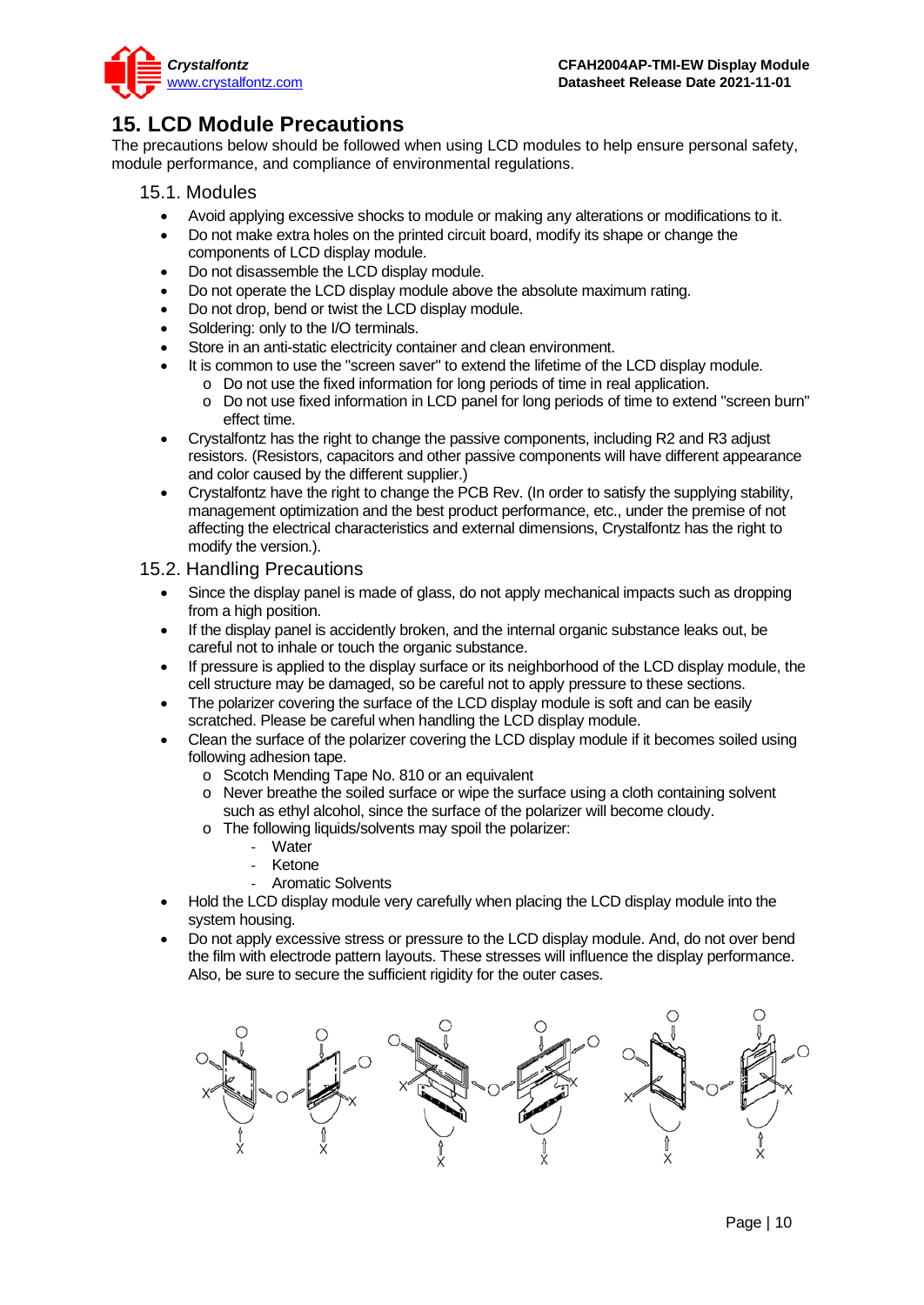

- Do not apply stress to the LSI chips and the surrounding molded sections.
- Do not disassemble or modify the LCD display module.
- Do not apply input signals while the logic power is off.
- Pay sufficient attention to the working environments when handing the LCD display module to prevent occurrence of element breakage accidents by static electricity.
	- o Be sure to make human body grounding when handling LCD display modules.
	- o Be sure to ground tools to use for assembly such as soldering irons.
	- o To suppress generation of static electricity, avoid carrying out assembly work under dry environments.
	- o Protective film is being applied to the surface of the display panel of the LCD display module. Be careful since static electricity may be generated when exfoliating the protective film.
- Protection film is being applied to the surface of the display panel and removes the protection film before assembling it. At this time, if the LCD display module has been stored for a long period of time, residue adhesive material of the protection film may remain on the surface of the display panel after the film has been removed. In such a case, remove the residue material by the method discussed above.
- If electric current is applied when the LCD display module is being dewed or when it is placed under high humidity environments, the electrodes may become corroded. If this happens proceed with caution when handling the LCD display module.

#### 15.3. Storage Precautions

- When storing the LCD display modules put them in static electricity preventive bags to avoid exposure to direct sunlight and fluorescent lamps. Also avoid high temperature and high humidity environments and low temperatures (less than 0°C) environments. (We recommend you store these modules in the packaged state when they were shipped from Crystalfontz). Be careful not to let water drops adhere to the packages or bags, and do not let dew gather on them.
- If electric current is applied when water drops are adhering to the surface of the LCD display module the LCD display module may have become dewed. If a dewed LCD display module is placed under high humidity environments it may cause the electrodes to become corroded. If this happens proceed with caution when handling the LCD display module.

#### 15.4. Designing Precautions

- The absolute maximum ratings are the ratings that cannot be exceeded for LCD display module. If these values are exceeded, panel damage may happen.
- To prevent occurrence of malfunctioning by noise pay attention to satisfy the  $V_{II}$  and  $V_{IH}$ specifications and, at the same time, to make the signal line cable as short as possible.
- We recommend that you install excess current preventive unit (fuses, etc.) to the power circuit (V<sub>DD</sub>). (Recommend value: 0.5A)
- Pay sufficient attention to avoid occurrence of mutual noise interference with the neighboring devices.
- As for EMI, take necessary measures on the equipment side.
- When fastening the LCD display module, fasten the external plastic housing section.
- If the power supply to the LCD display module is forcibly shut down, by such errors as taking out the main battery while the LCD display panel is in operation, we cannot guarantee the quality of this LCD display module.
	- o Connection (contact) to any other potential than the above may lead to rupture of the IC.

#### 15.5. Disposing Precautions

• Request the qualified companies to handle the industrial wastes when disposing of the LCD display modules. Or, when burning them, be sure to observe the environmental and hygienic laws and regulations.

#### 15.6. Other Precautions

- When an LCD display module is operated for a long period of time with a fixed pattern, the fixed pattern may remain as an after image or a slight contrast deviation may occur.
	- $\circ$  If the operation is interrupted and left unused for a while, normal state can be restored.
	- o This will not cause a problem in the reliability of the module.